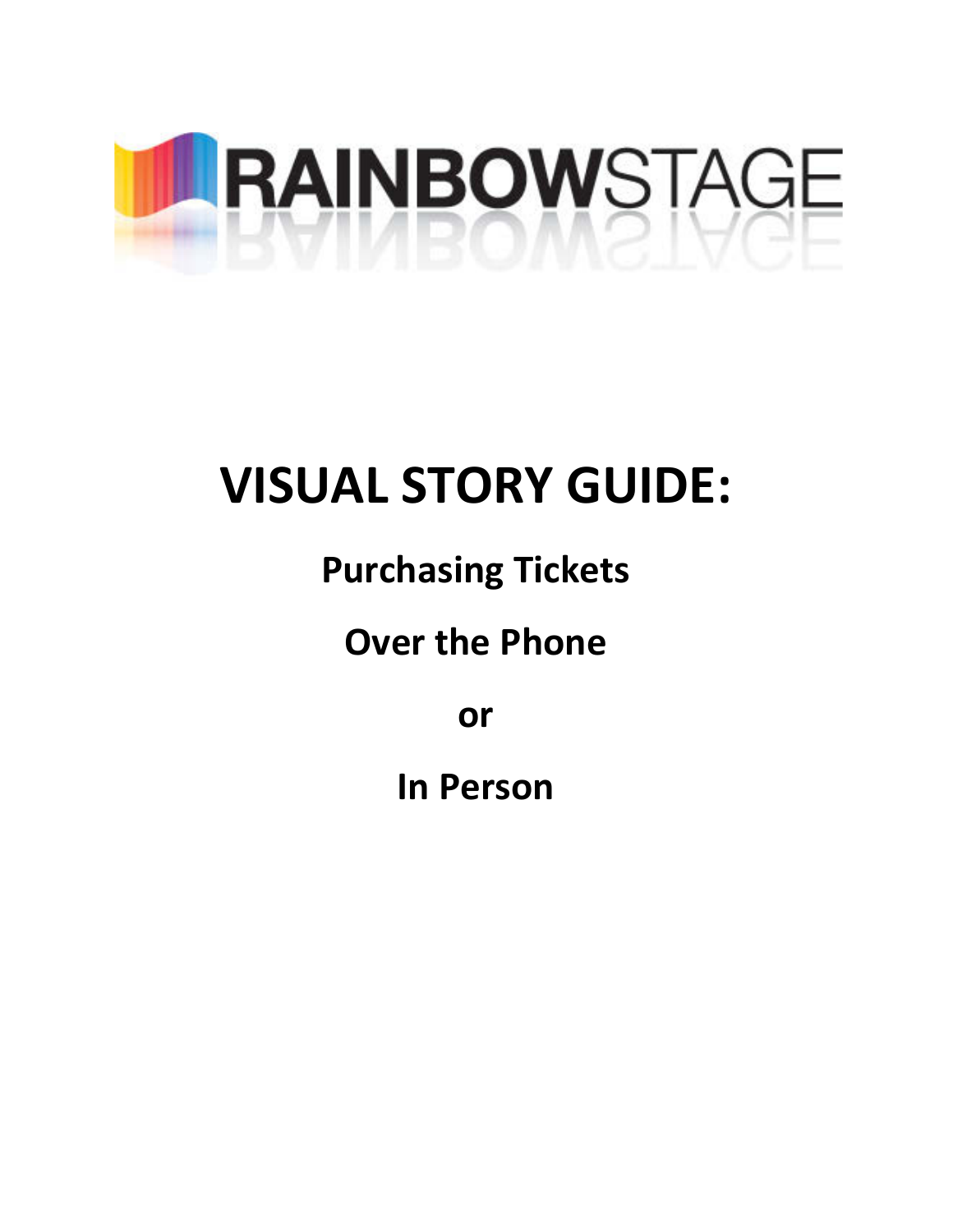#### **Table of Contents**

| <b>Purchasing Tickets in Person in advance</b> |  |
|------------------------------------------------|--|
|                                                |  |
|                                                |  |

#### **Introduction**

Welcome to Rainbow Stage's visual story guide to purchasing tickets over the phone or in person. This guide is designed to make the process easier for first time buyers, care workers of patrons who may need assistance with the process, or patrons who are unfamiliar or are less comfortable with the buying process.

In this guide you will find visual representation as well as detailed descriptions of the process of buying tickets over the phone or in person.

Rainbow Stage welcomes patrons of every kind. We are excited to have you attend our productions and we hope you find this guide helpful when making your purchase.

If you have any questions, concerns or suggestions, our box office staff will be more than happy to assist you. 204-989-0888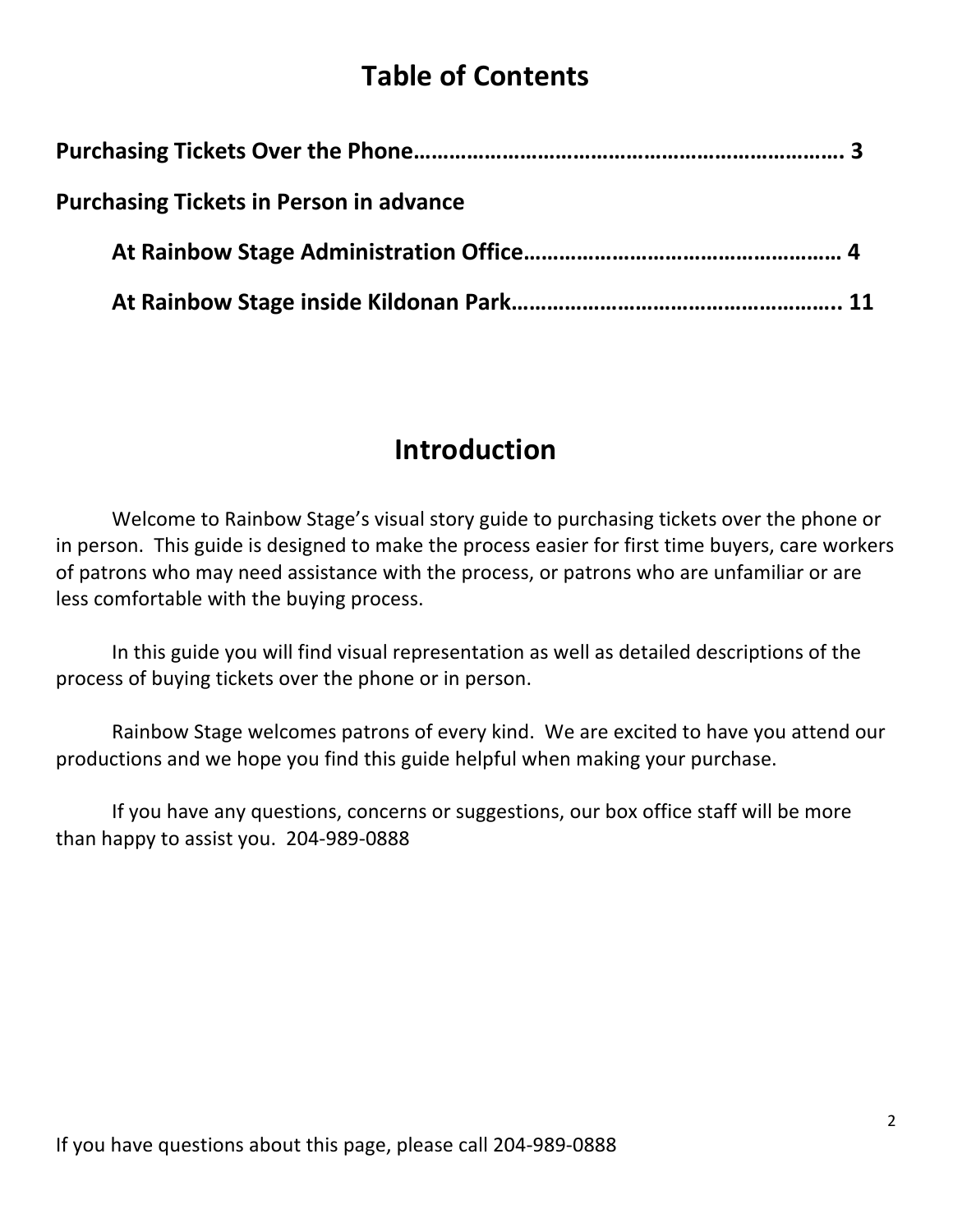## **Purchasing Tickets Over the Phone**

**There are two numbers you can dial to reach a box office agent.**

- 1. 204-989-0888
- 2. Toll Free 1-888-908-0888

Both of these numbers will bring you to the same box office agents.

**The person assisting you over the phone will require the following information from you when purchasing tickets over the phone.**

- 1. Your full name
- 2. Your telephone number
- 3. The mailing address associated with whatever credit card you are purchasing with. This includes postal code.
- 4. What show and what date you'd like to attend?
- 5. Do you require wheelchair accessible seating?
- 6. What price range would you like to purchase?
- 7. A VISA or MasterCard number, expiry date, and CVV (the CVV is the 3 small numbers located on the back of the card above your signature line.) Once the agent puts the payment into our ticketing system, they are no longer able to see your personal payment information.
- 8. The box office agent will ask if you'd like to have your tickets emailed to you, sent to via mail (\$2.00 charge) or if you'd like to pick them up.







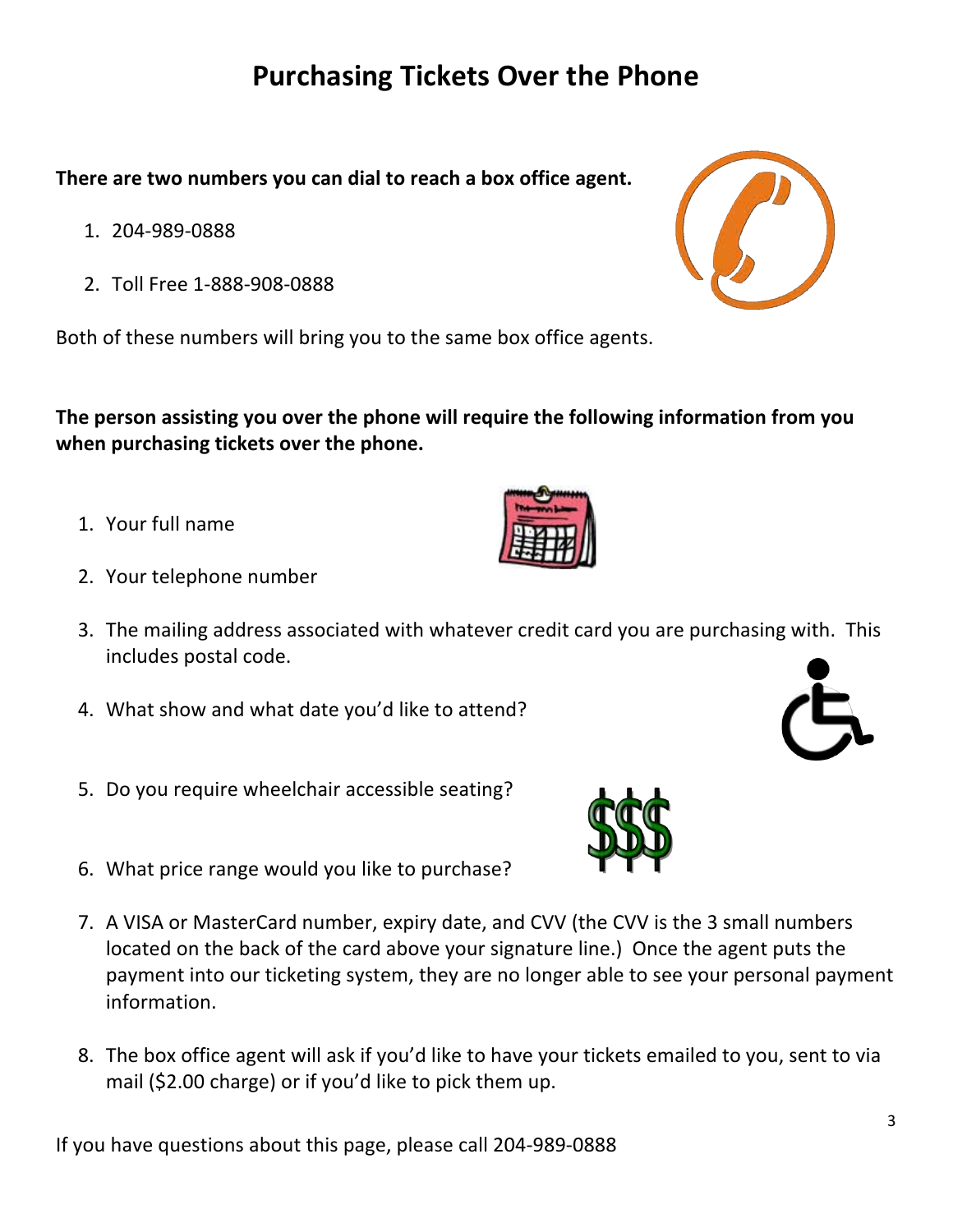## **Purchasing Tickets In Person at Rainbow Stage Administration Office**

#### **Purchasing Tickets November through July**

Rainbow Stage's administration office is located at 202-1215 Henderson Hwy, on the second floor.

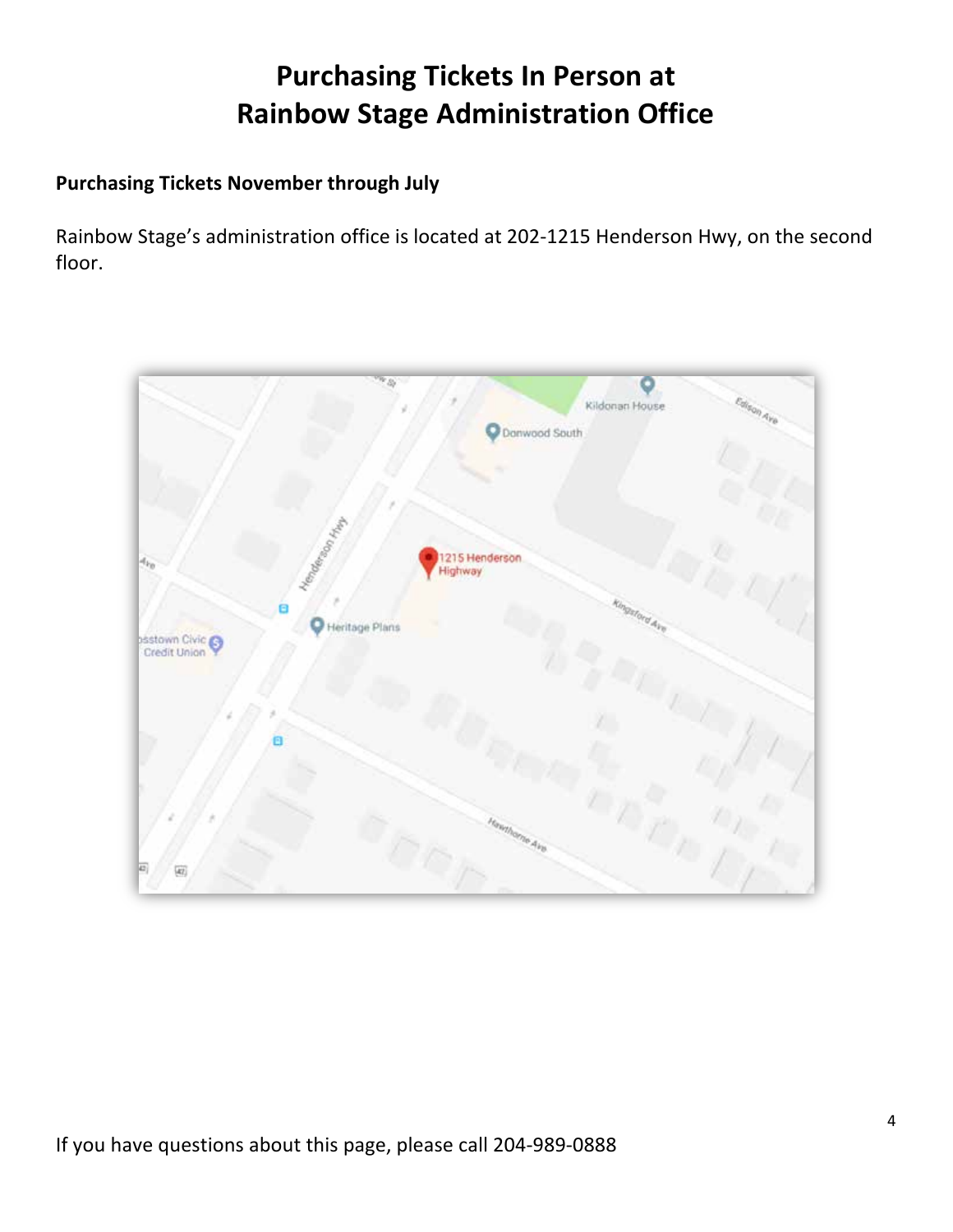The Rainbow Stage Office is open Monday to Friday between 9am and 5pm.

There is free parking for visitors.

#### **There is no elevator.**

If you are unable to take stairs, please call 204-989-5261 and press 0.

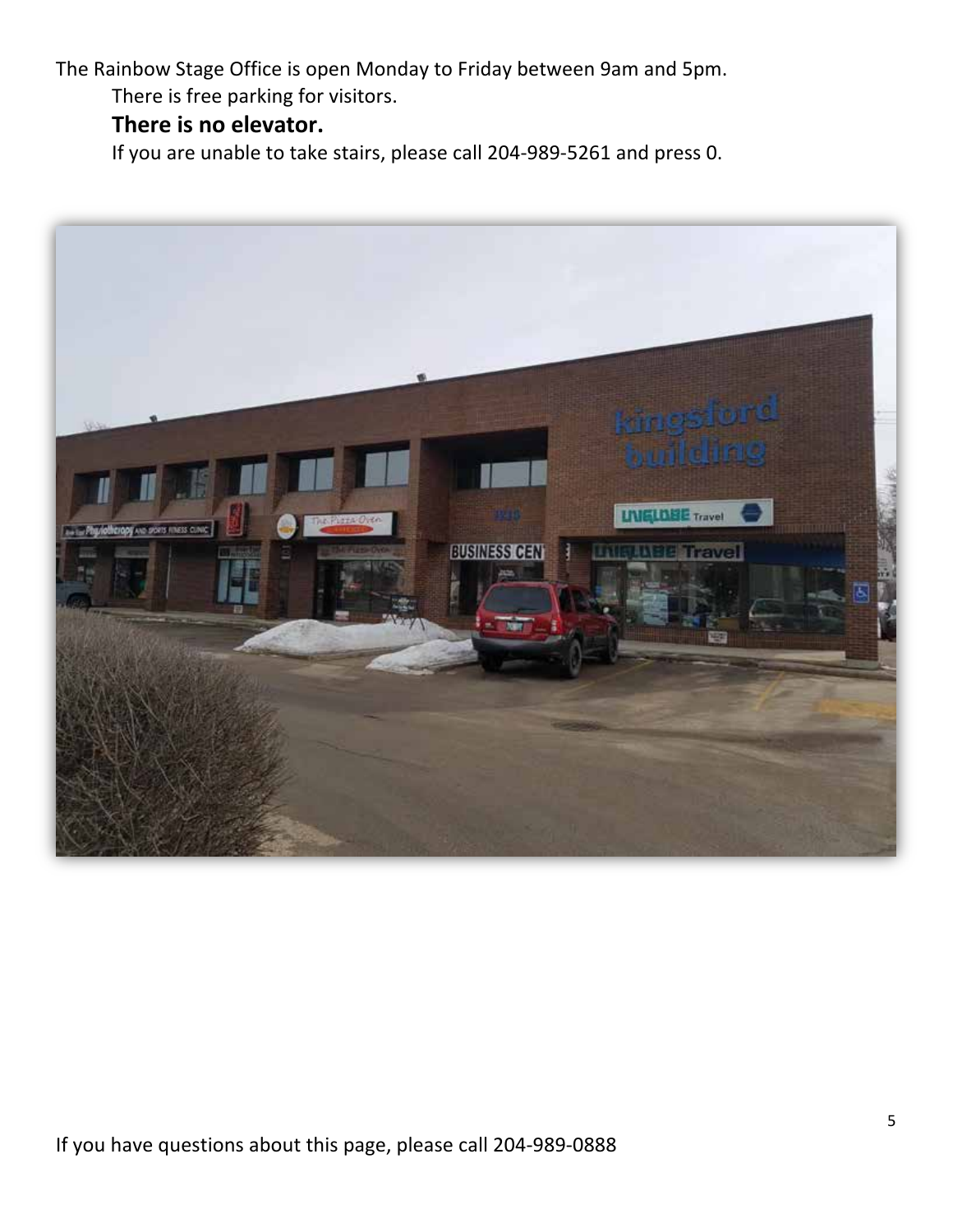Enter Here. Inside these doors you will see a set of stairs



Go up the stairs to the second floor



If you have questions about this page, please call 204-989-0888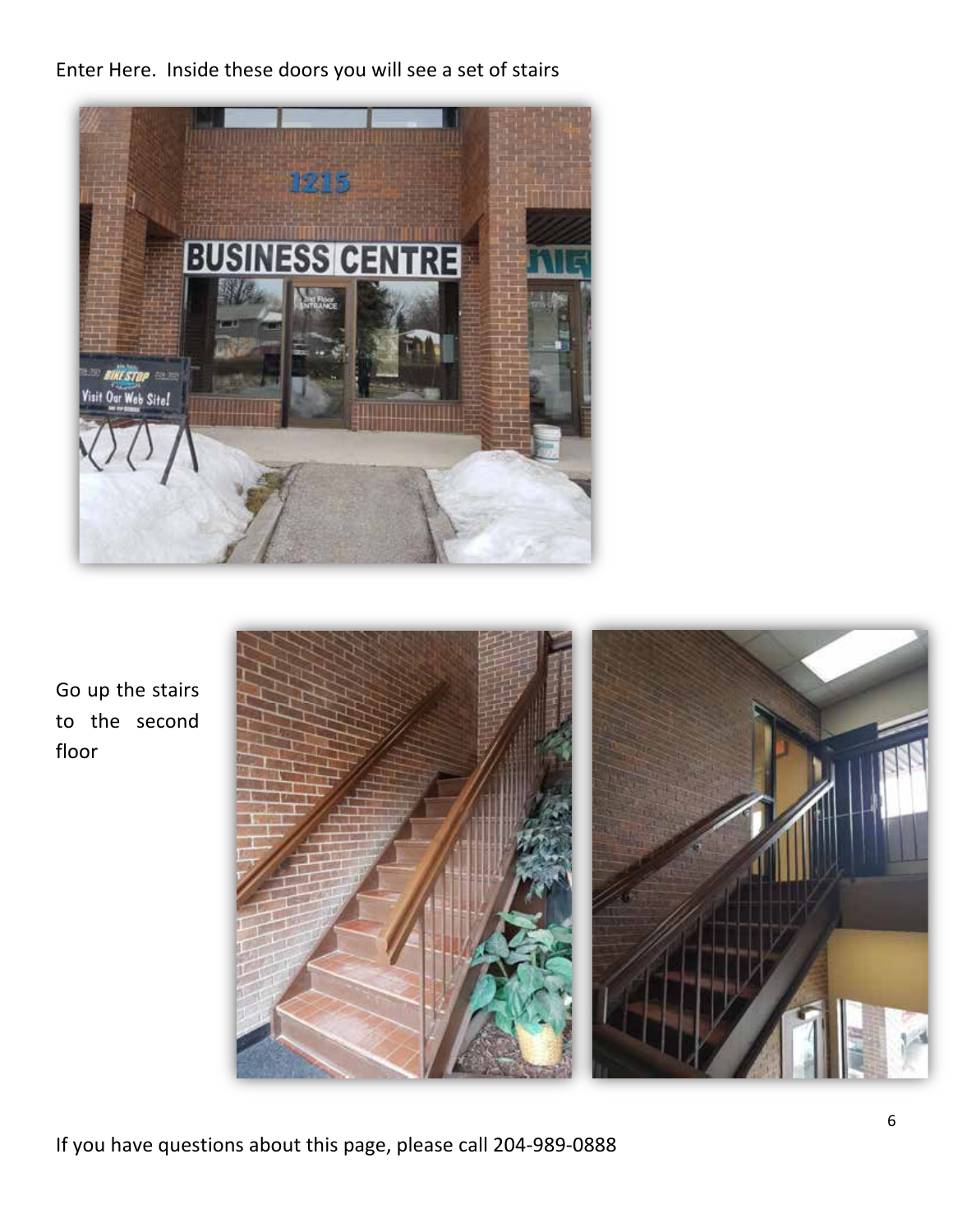At the top of the stairs, there will be an open door on your left hand side

When you look through that open doorway, you'll see this

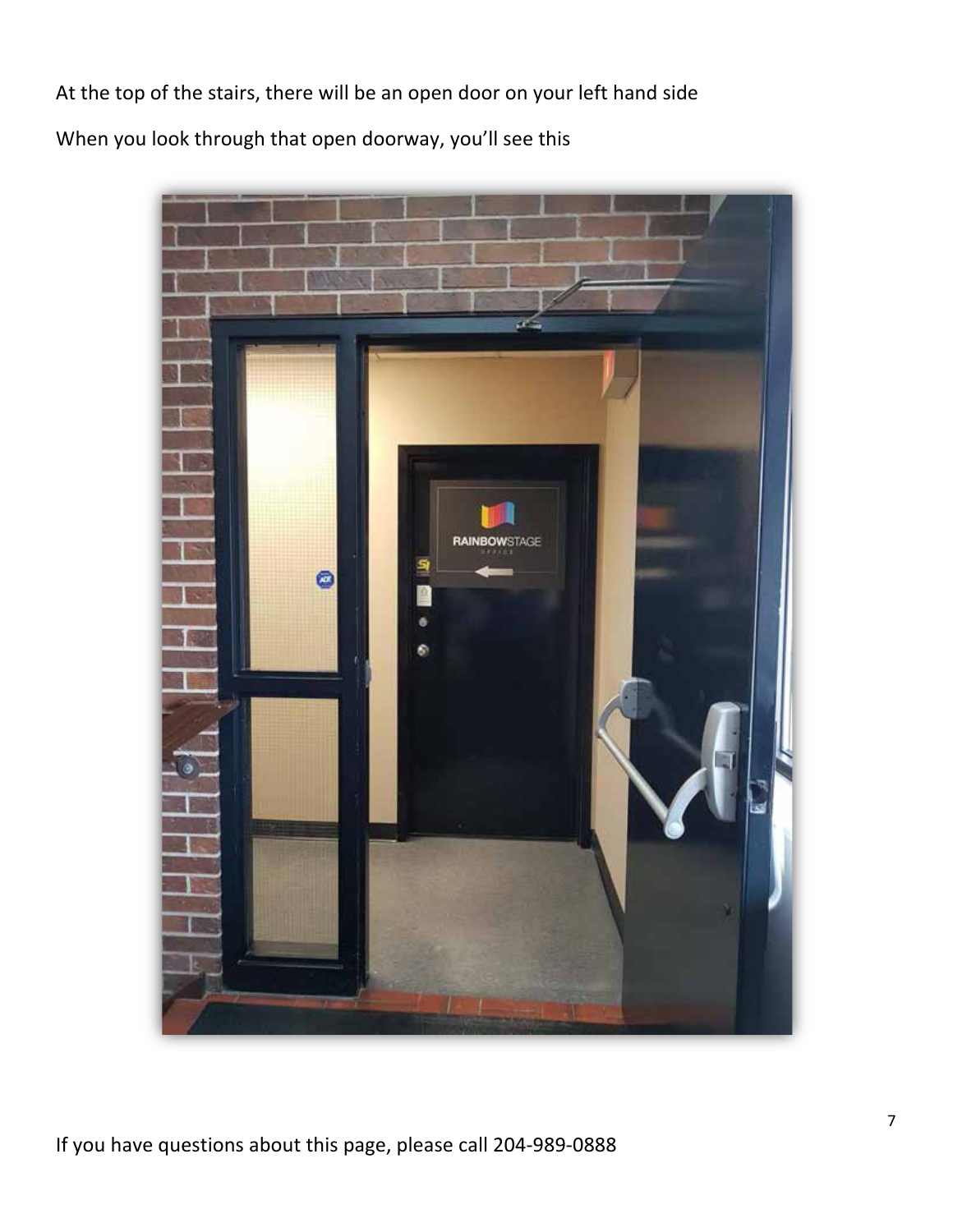Walk through the open doorway and walk down this hallway At the end of the hallway, you will see our office door Open the door, you're welcome to come inside

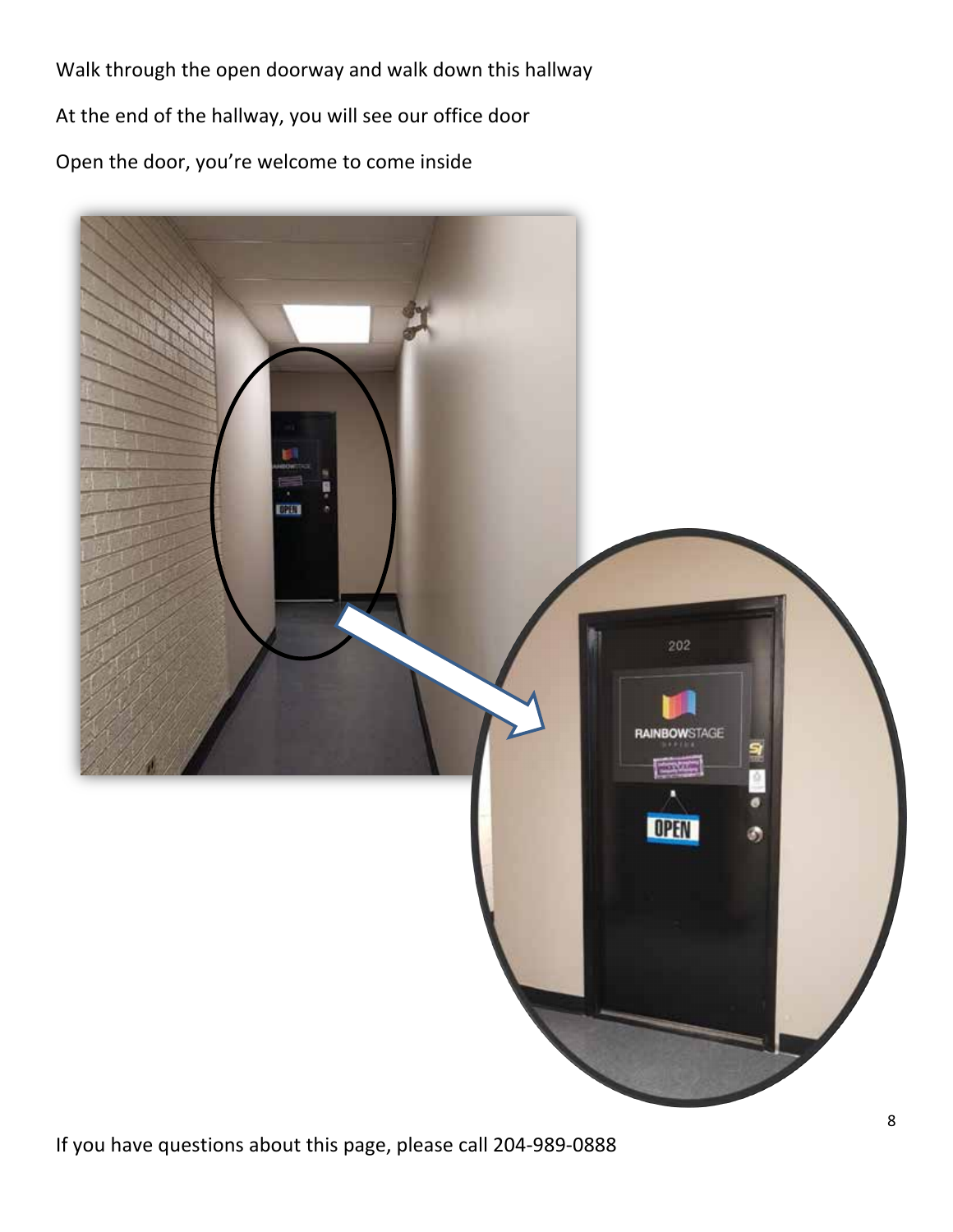When you open the door, you'll see one of our staff members sitting at the desk



If you have questions about this page, please call 204-989-0888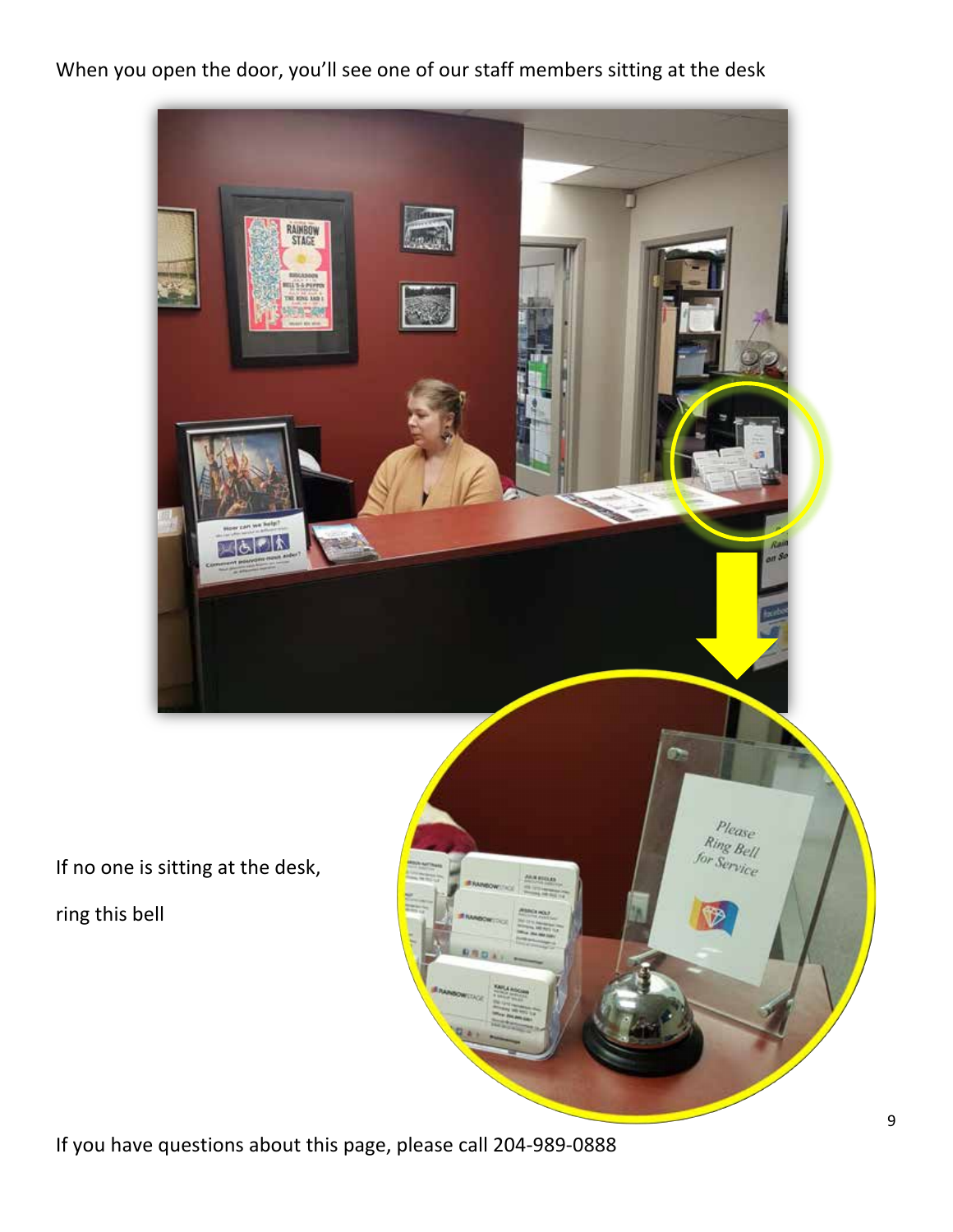#### **To purchase tickets, the staff member will ask you the following questions:**

- 1. Your full name
- 2. Your telephone number
- 3. They will ask you to provide an address if you choose to pay with credit card. This must be the address on file with your credit card bill
- 4. What show and what date you'd like to attend?
- 5. Do you require wheelchair accessible seating?
- 6. What price range would you like to purchase?
- 7. Credit Card information
	- a. A VISA or MasterCard number
	- b. The card's expiry date
	- c. CVV (the CVV are the 3 small numbers located on the back of the card above your signature line.

Once the agent puts the payment into our ticketing system, they are no longer able to see your personal payment information.

8. The staff member will then print out your tickets and give them to you to take with you.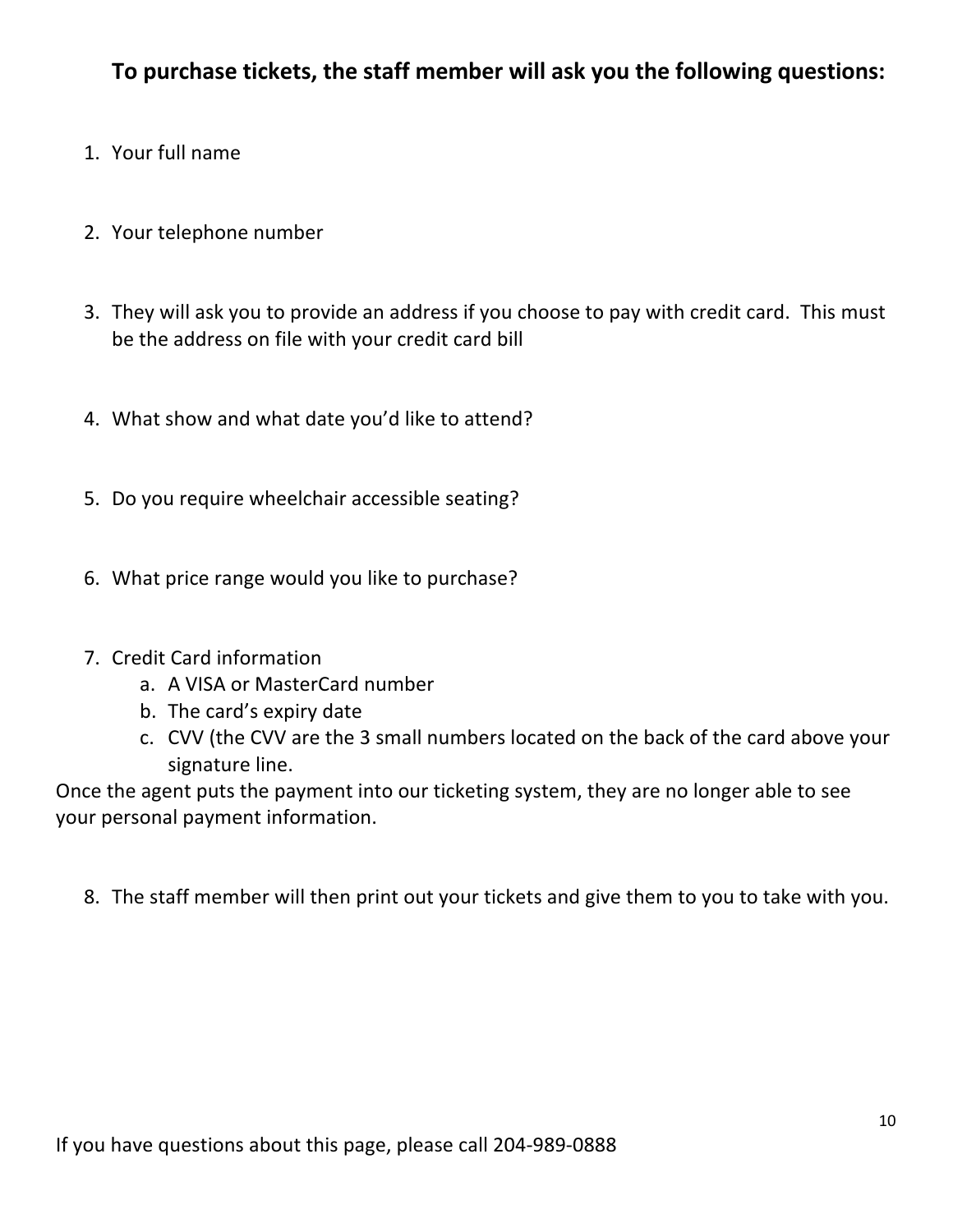# **Purchasing Tickets In Person at Rainbow Stage**

#### **Inside Kildonan Park**

The Rainbow Stage Box Office inside Kildonan Park is open **May through August**.

Please call 204-989-0888 or visit www.rainbowstage.ca/box-office-hours/ to confirm what hours they are open.

Once you arrive at Rainbow Stage inside Kildonan Park, you may park in the parking lot or on the main road that you drove on to get there (McKay Drive)

Please look for any NO PARKING or NO STOPPING signs before leaving your vehicle.

The Box Office is located at the front entry doors into the theatre